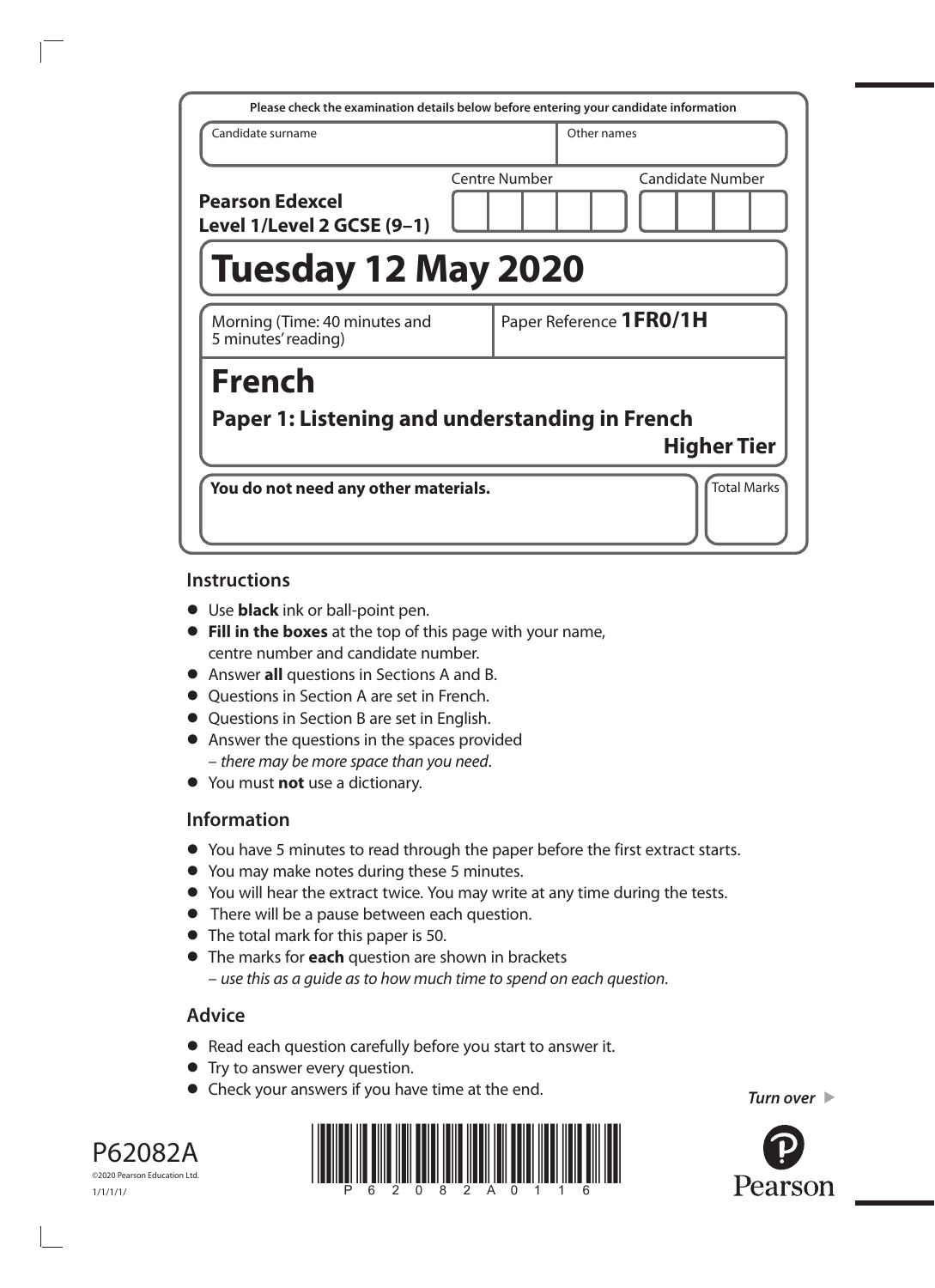|   | Answer ALL questions. Write your answers in the spaces provided.                                                 |              |                  |            |             |                                                                                                      |                                 |
|---|------------------------------------------------------------------------------------------------------------------|--------------|------------------|------------|-------------|------------------------------------------------------------------------------------------------------|---------------------------------|
|   | answer, put a line through the box $\boxtimes$ and then mark your new answer with a cross $\boxtimes$ .          |              |                  |            |             | Some questions must be answered with a cross in a box $\boxtimes$ . If you change your mind about an |                                 |
|   |                                                                                                                  |              | <b>SECTION A</b> |            |             |                                                                                                      |                                 |
|   |                                                                                                                  |              | Le travail       |            |             |                                                                                                      |                                 |
| 1 | Mylène parle de ses expériences et de ses ambitions.                                                             |              |                  |            |             |                                                                                                      |                                 |
|   | Complète les phrases en choisissant un mot ou des mots dans la case. Il y a des<br>mots que tu n'utiliseras pas. |              |                  |            |             |                                                                                                      | <b>DOMORWRITH MIRISARE</b>      |
|   | un magasin                                                                                                       | des enfants  |                  | patiente   | secrétaire  |                                                                                                      |                                 |
|   | l'étranger                                                                                                       | un café      | internationale   |            | des animaux |                                                                                                      |                                 |
|   | timide                                                                                                           | l'université |                  | professeur | des vieux   |                                                                                                      |                                 |
|   |                                                                                                                  | l'université |                  |            |             |                                                                                                      | powowich weise weiserster       |
|   |                                                                                                                  |              |                  |            |             | (1)                                                                                                  |                                 |
|   |                                                                                                                  |              |                  |            |             | (1)                                                                                                  |                                 |
|   |                                                                                                                  |              |                  |            |             |                                                                                                      |                                 |
|   |                                                                                                                  |              |                  |            |             | (1)                                                                                                  |                                 |
|   |                                                                                                                  |              |                  |            |             | (1)                                                                                                  |                                 |
|   |                                                                                                                  |              |                  |            |             |                                                                                                      |                                 |
|   |                                                                                                                  |              |                  |            |             | (1)                                                                                                  |                                 |
|   |                                                                                                                  |              |                  |            |             | (Total for Question 1 = 5 marks)                                                                     |                                 |
|   |                                                                                                                  |              |                  |            |             |                                                                                                      |                                 |
|   |                                                                                                                  |              |                  |            |             |                                                                                                      |                                 |
|   |                                                                                                                  |              |                  |            |             |                                                                                                      |                                 |
|   |                                                                                                                  |              |                  |            |             |                                                                                                      | <b>DO NOTWRITE IN THIS AREA</b> |
|   |                                                                                                                  |              |                  |            |             |                                                                                                      |                                 |
|   |                                                                                                                  |              |                  |            |             |                                                                                                      |                                 |
|   |                                                                                                                  |              |                  |            |             |                                                                                                      |                                 |

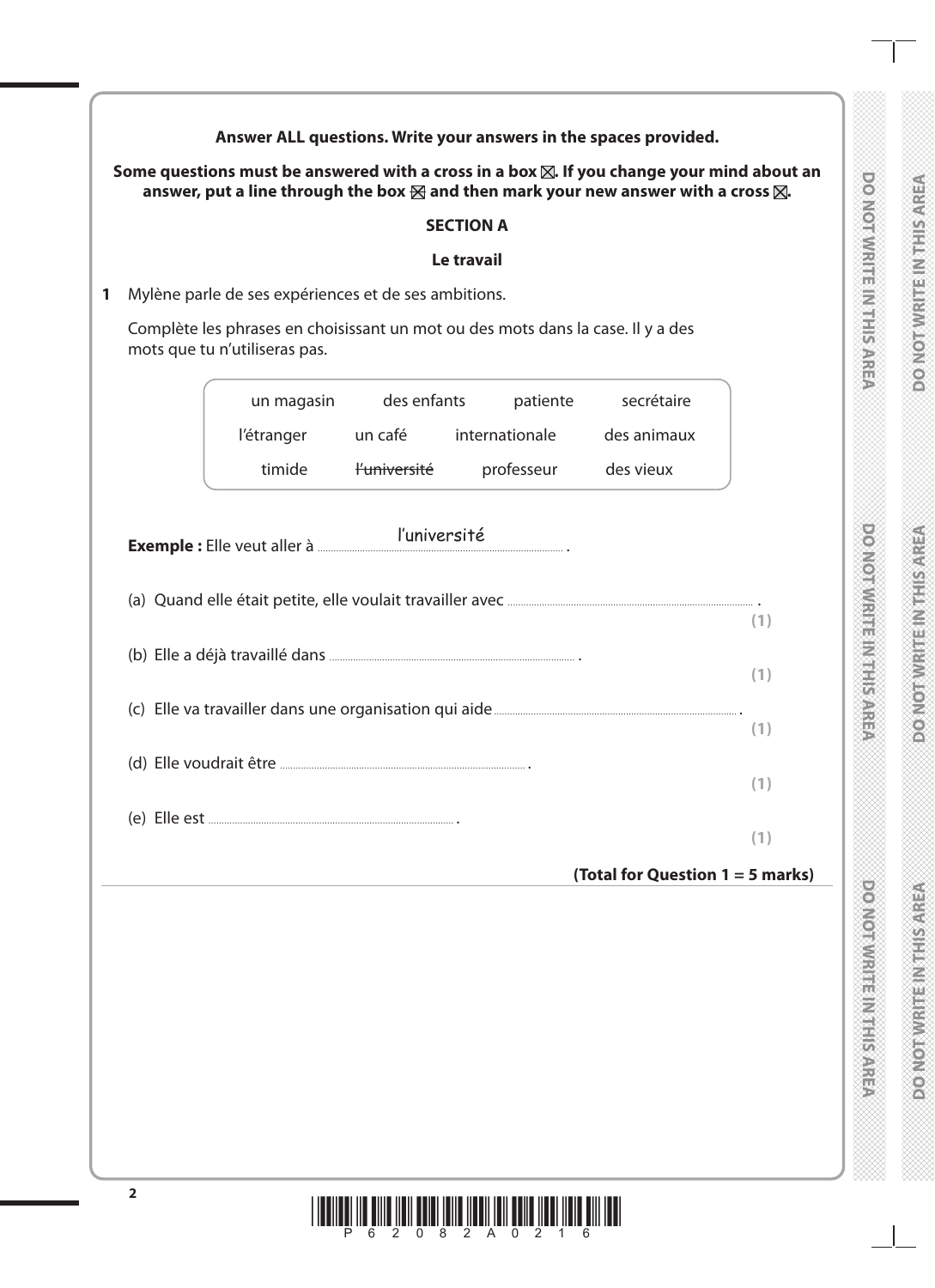|                         |                                                      | Mes camarades de classe            |     |
|-------------------------|------------------------------------------------------|------------------------------------|-----|
| $\overline{\mathbf{2}}$ | Souleymane parle de ses camarades de classe.         |                                    |     |
|                         | Que dit-il?                                          |                                    |     |
|                         | Choisis entre : Hugues, Olivier, Jamel et Luc.       |                                    |     |
|                         | Chacun des prénoms peut être utilisé plusieurs fois. |                                    |     |
|                         |                                                      |                                    |     |
|                         |                                                      |                                    | (1) |
|                         |                                                      |                                    | (1) |
|                         |                                                      |                                    | (1) |
|                         |                                                      |                                    | (1) |
|                         |                                                      |                                    | (1) |
|                         |                                                      | (Total for Question $2 = 5$ marks) |     |

### **TOTAL FOR SECTION A = 10 MARKS**



**3**

**DO NOTWEEPINGER**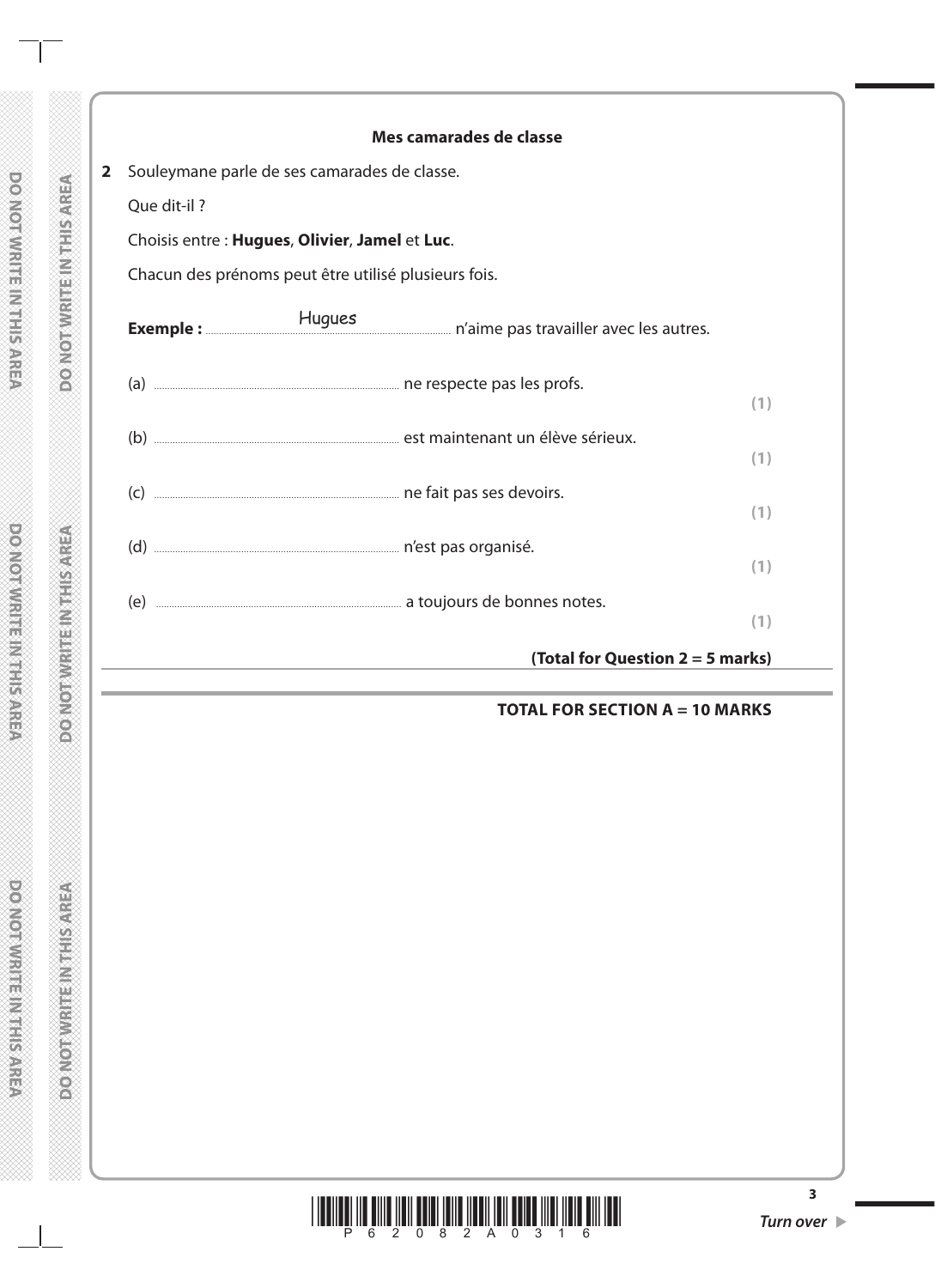# DO NOTWRITE IN THIS AREA

# **DOMOTWRITE/MENSIONSPREA**

### **SECTION B**

### **Holiday preferences**

**3** You hear this report on the radio.

Listen to the recording and complete the sentences by putting a cross  $\boxtimes$  in the correct box for each question.

**Example:** 55 % of French people…

| $\boxtimes$    | $\mathsf{A}\mathsf{q}$ a go on holiday. |
|----------------|-----------------------------------------|
| $\times$       | <b>B</b> don't go on holiday.           |
| $\mathsf{X}$ . | $\mathsf{C}$ holiday by the sea.        |
| X.             | <b>D</b> go abroad for their holidays.  |

(i) This year the most visited area in France was…

|  | $\boxtimes$   <b>A</b> Brittany. |
|--|----------------------------------|
|  | $\boxtimes$   <b>B</b> the East. |
|  | $\Box$ C Paris.                  |
|  | $\Box$ <b>D</b> the South.       |

(ii) The most popular holiday destination abroad is…

|  | $\Box$   A Italy.                 |
|--|-----------------------------------|
|  | $\Box$ <b>B</b> Portugal.         |
|  | $\Box$   <b>C</b> Spain.          |
|  | $\boxtimes$ <b>D</b> Switzerland. |

(iii) When on holiday the French prefer to…

|  | $\Box$   <b>A</b> go camping.            |
|--|------------------------------------------|
|  | $\mathbb{Z}$   <b>B</b> stay in a hotel. |
|  | $\Box$ $\Box$ $\Box$ rent a house.       |
|  | $\Box$ <b>D</b> stay with friends.       |

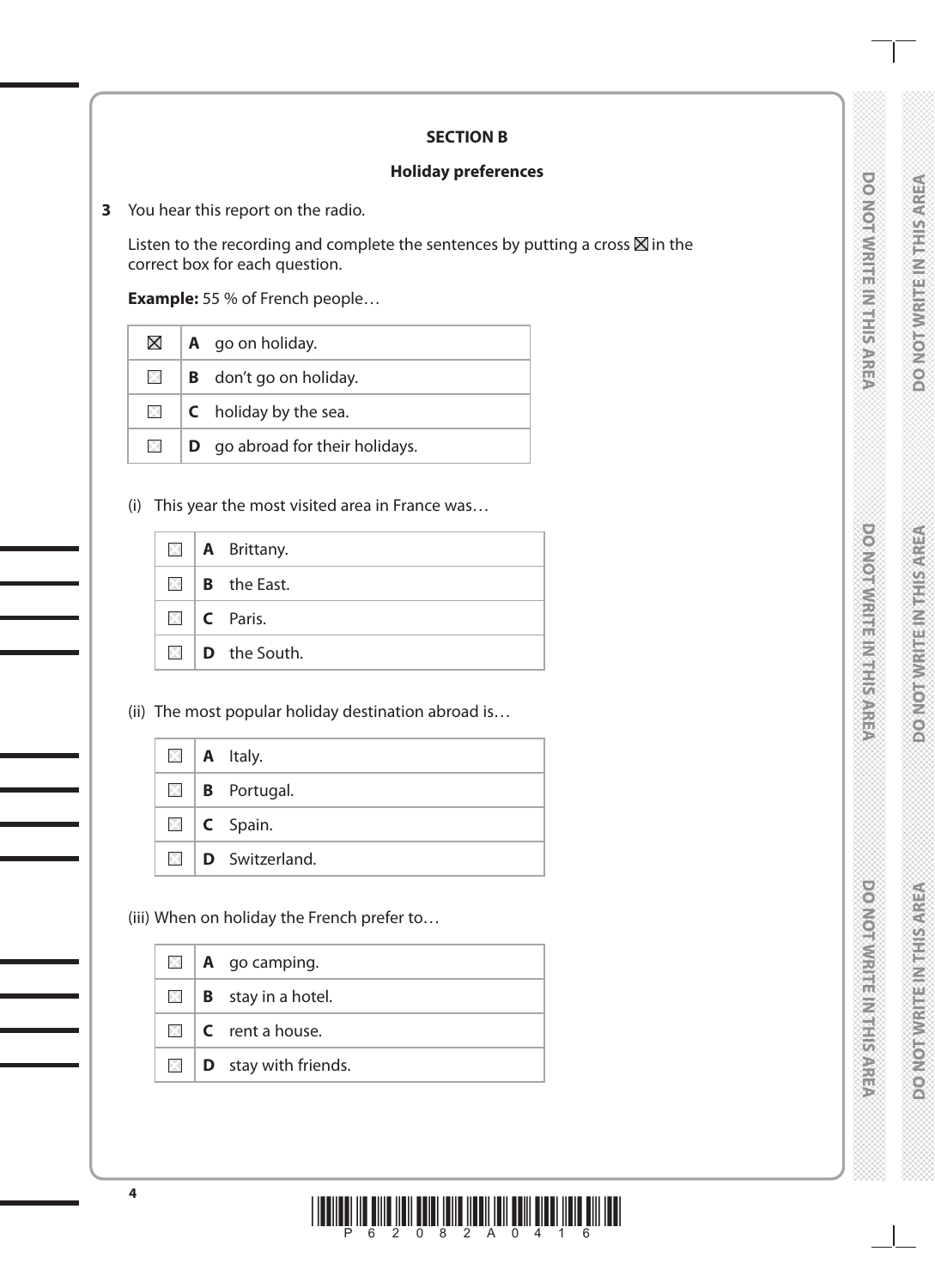### (iv) French people mainly use holidays to…

| $\times$     | <b>A</b> visit new places.      |
|--------------|---------------------------------|
| $\times$     | <b>B</b> try new sports.        |
| $\mathsf{X}$ | $\mathsf{C}$ catch up on sleep. |
|              | $\Box$ <b>D</b> be with family. |

**(Total for Question 3 = 4 marks)**



**5**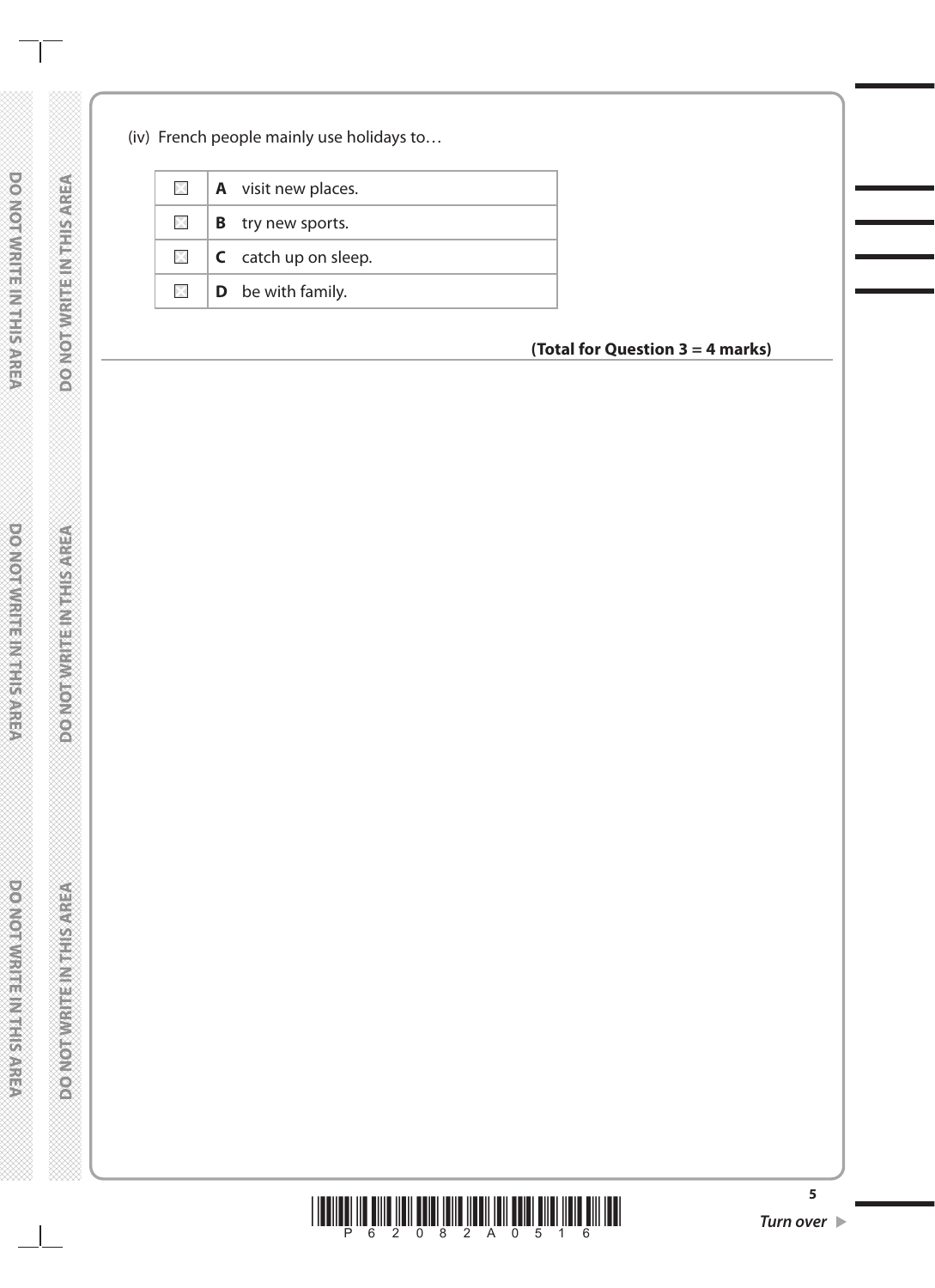# **DONORWRITEIN TERRITAREA**

## **Roland Garros**

**4** You listen to a podcast about the Roland Garros stadium and tournament.

What does it say?

Listen to the recording and put a cross  $\boxtimes$  in each one of the **three** correct boxes.

| $\boxtimes$ |   | <b>Example:</b> The tournament takes place in Paris. |
|-------------|---|------------------------------------------------------|
| $\times$    | A | It takes place at the beginning of May.              |
| $\times$    | в | There are guided tours throughout the year.          |
| ×           |   | <b>C</b> The tennis museum is free.                  |
| $\times$    |   | <b>D</b> The first tournament was in 1935.           |
| $\times$    |   | <b>E</b> The stadium is going to be renovated.       |
| $\times$    |   | <b>F</b> The bars and restaurants are cheap.         |
| $\times$    |   | <b>G</b> You can buy tickets at the entrance.        |

## **(Total for Question 4 = 3 marks)**

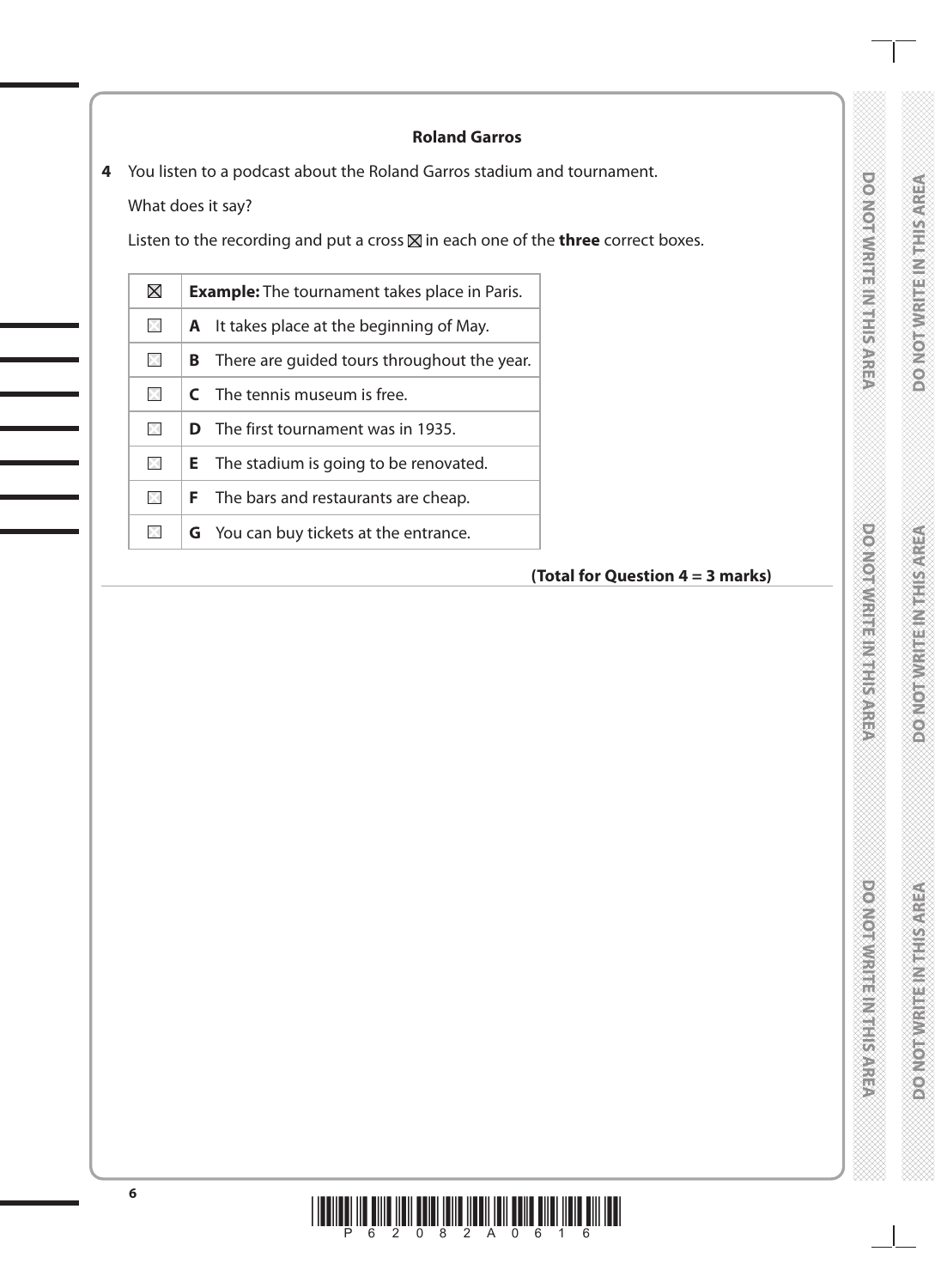**BLANK PAGE**

**QUESTION 5 BEGINS ON THE NEXT PAGE**

 $\frac{1}{2}$  **Figure 11 Figure 11 Figure 11 Turn over**  $\triangleright$ 

**7**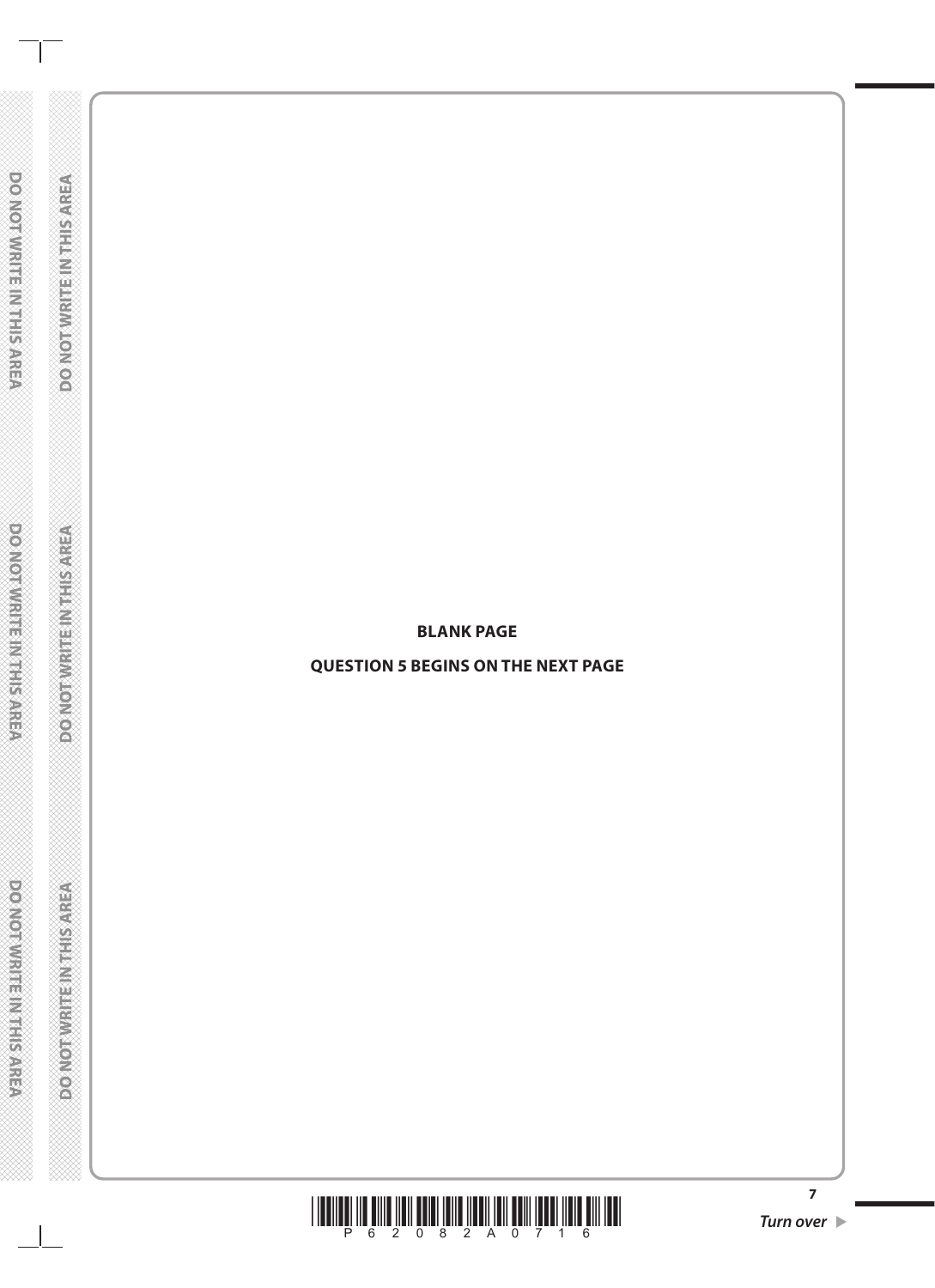# DO NOTWRITE IN THIS AREA

## **Using languages at work**

**5** Ninon has recorded a podcast about how she uses languages at work.

What does she say?

Listen to the recording and put a cross  $\boxtimes$  in the correct box for each question.

**Example:** Ninon works…

| $\boxtimes$ | $\parallel$ <b>A</b> in a travel agency. |
|-------------|------------------------------------------|
|             | $\boxtimes$ <b>B</b> in a hotel.         |
|             | $\boxtimes$ <b>C</b> for an IT company.  |
| $\times$    | $\vert$ <b>D</b> for a news programme.   |

(i) Ninon realised the importance of languages when she…

|  | $\boxtimes$   <b>A</b> was very young. |
|--|----------------------------------------|
|  | $\boxtimes$ <b>B</b> was at school.    |
|  | $\Box$ <b>C</b> was at university.     |
|  | $\Box$ <b>D</b> started work.          |

(ii) Ninon uses languages to…

|  | $\blacksquare$   A make travel arrangements.    |
|--|-------------------------------------------------|
|  | $\Box$ <b>B</b> answer emails and phone calls.  |
|  | $\Box$ <b>C</b> entertain clients in France.    |
|  | $\Box$ <b>D</b> translate letters for her boss. |

(iii) She wants to improve her…

|  | $\Box$   <b>A</b> grammar.  |
|--|-----------------------------|
|  | $\Box$ <b>B</b> vocabulary. |
|  | $\Box$   <b>C</b> accent.   |
|  | $\Box$ <b>D</b> writing.    |

### **(Total for Question 5 = 3 marks)**

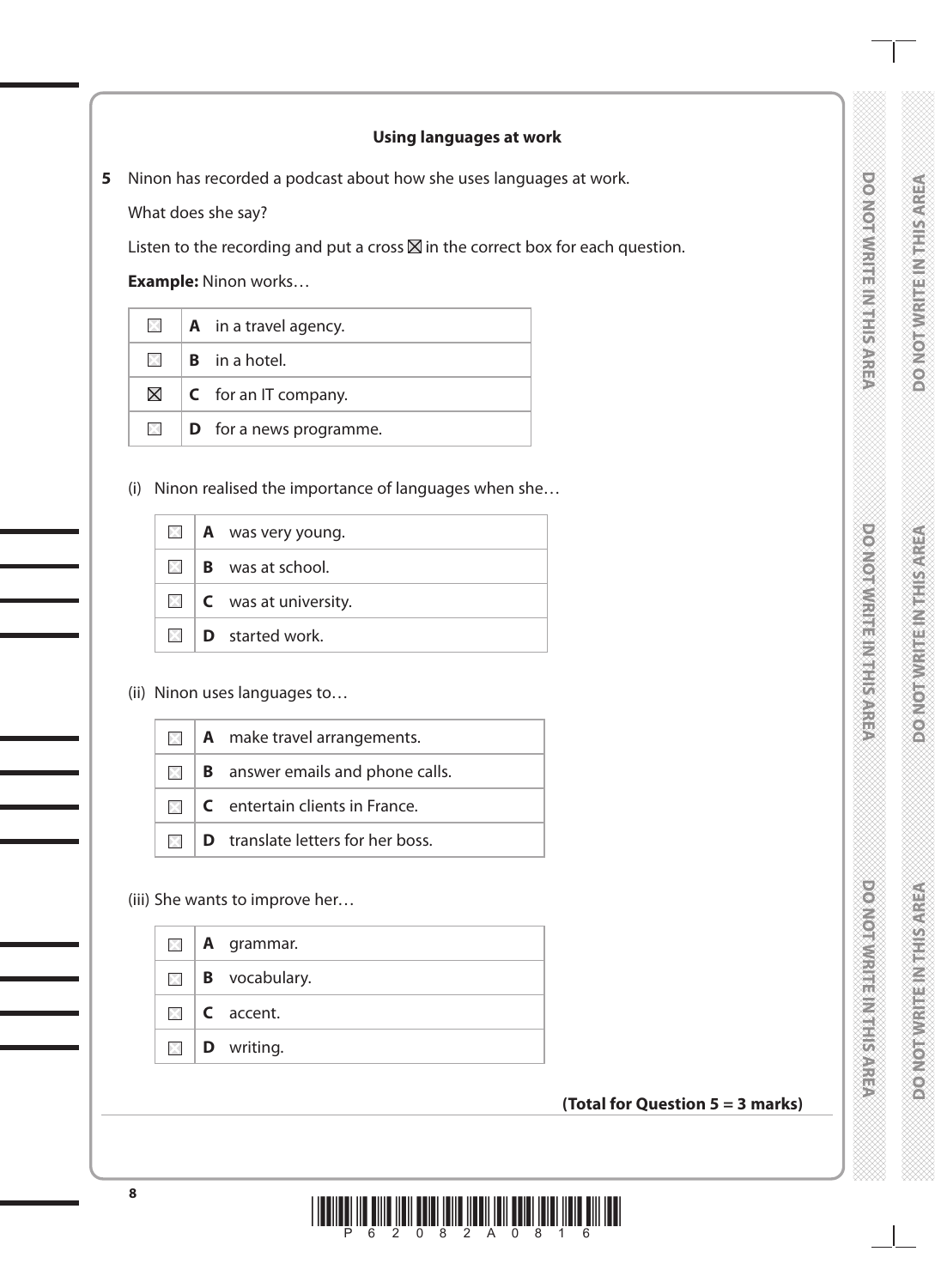| <b>My schooldays</b><br>Nelson Monfort, a French sports writer, is being interviewed about his school life. |     |
|-------------------------------------------------------------------------------------------------------------|-----|
| Listen to the interview and answer the following questions in English.                                      |     |
| (a) Why was sport important to Nelson when he was at school?                                                |     |
|                                                                                                             | (1) |
| (b) Why did the English teacher not like Nelson?                                                            |     |
|                                                                                                             | (1) |
| (c) What did he learn from his experience with his English teacher?                                         | (1) |
|                                                                                                             |     |
| (d) What was Nelson like as an adolescent? Give <b>both</b> details.                                        | (2) |
|                                                                                                             |     |
| (Total for Question $6 = 5$ marks)                                                                          |     |

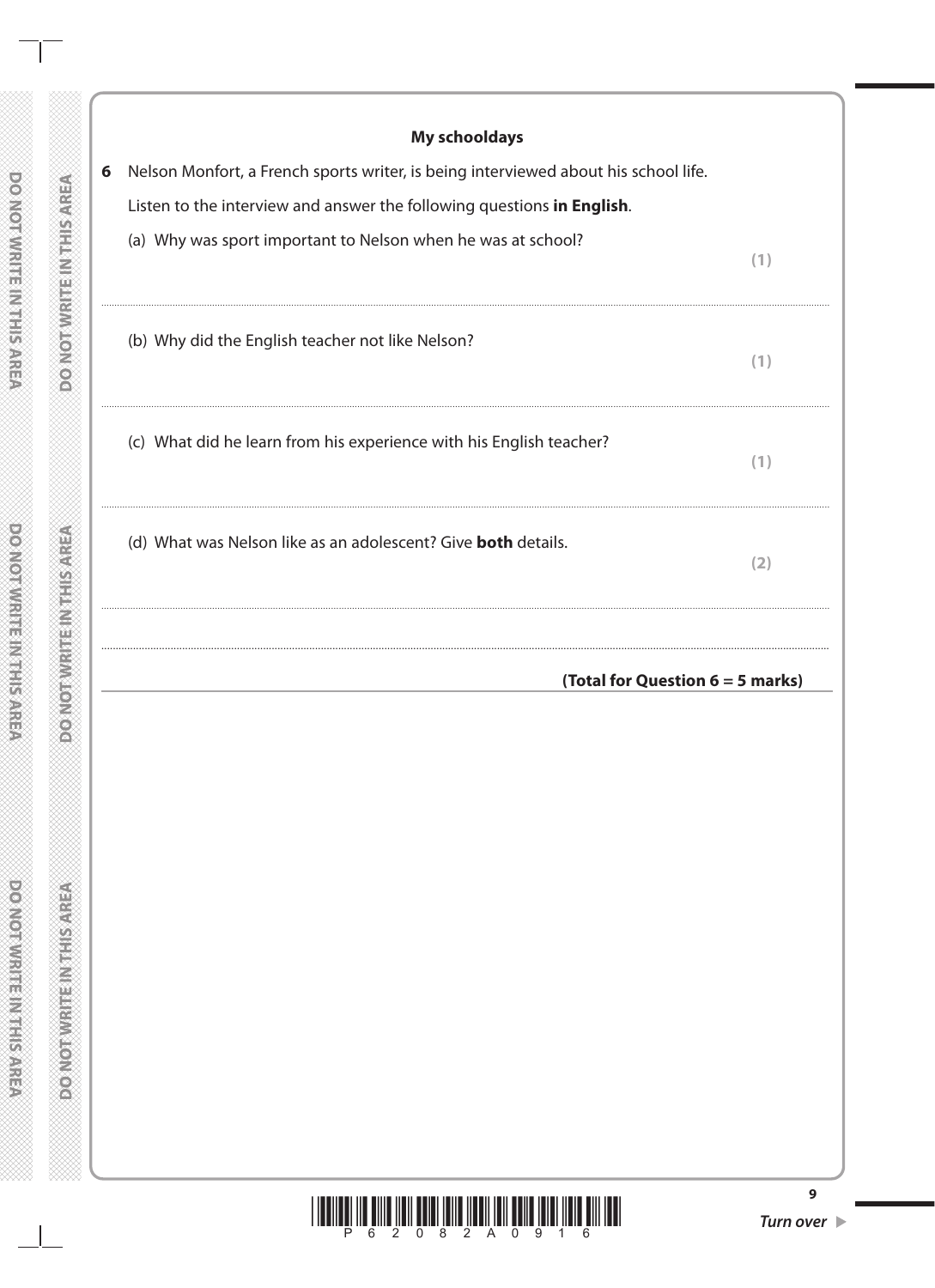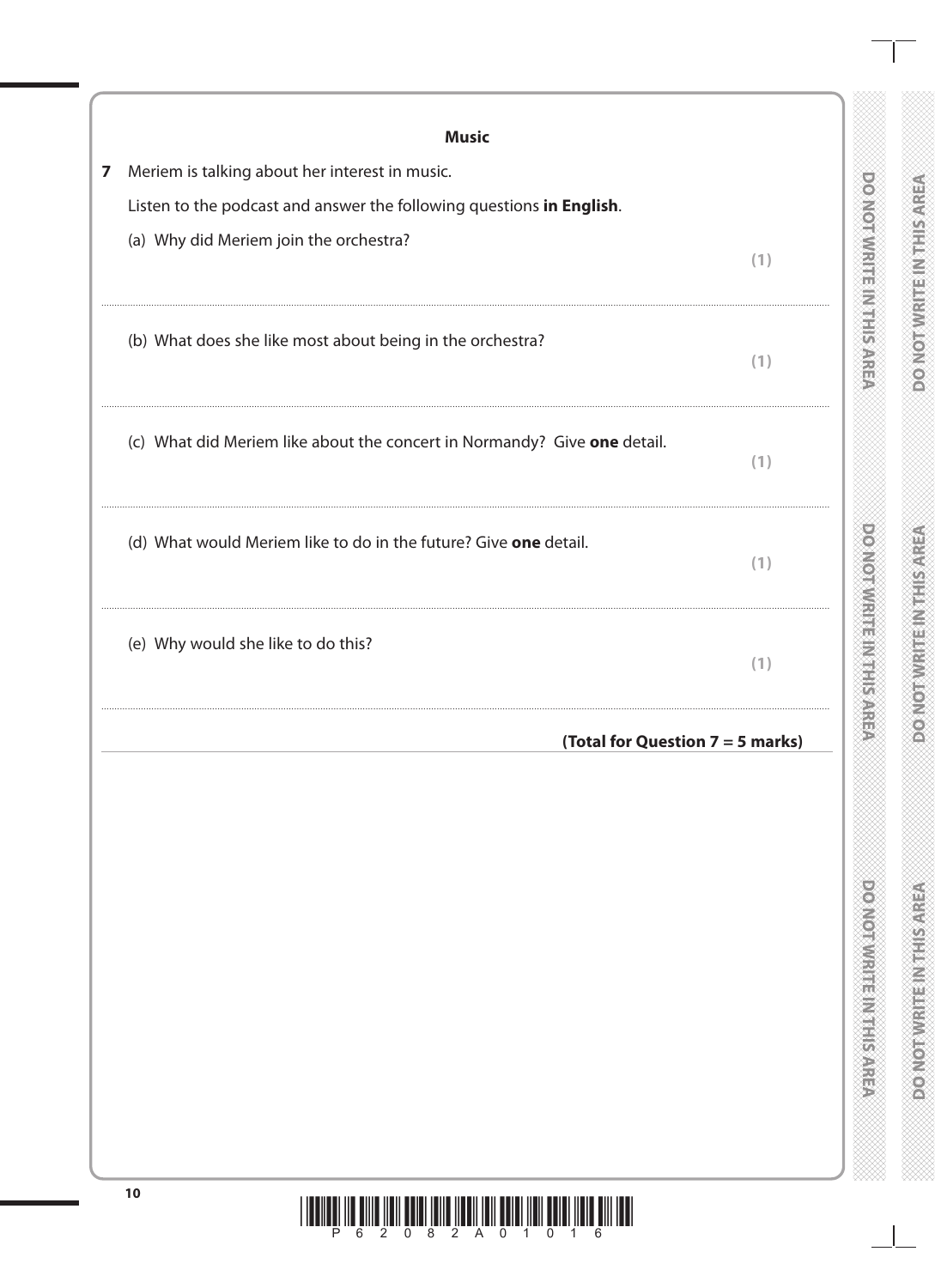**BLANK PAGE**

**QUESTION 8 BEGINS ON THE NEXT PAGE**

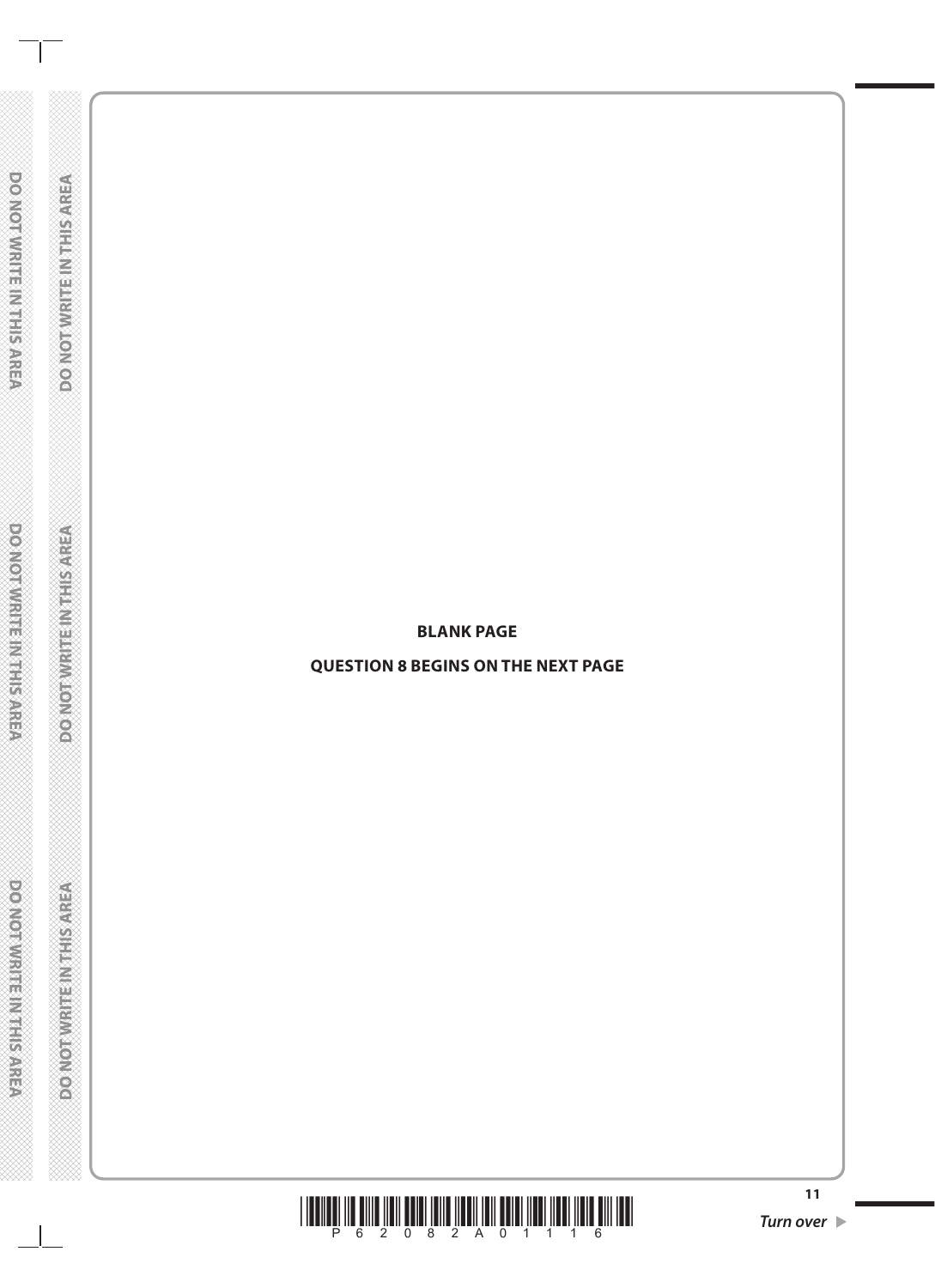# DO NOTWRITE IN THIS AREA

### **Mobile phones**

**8** Lucille, Kamal, Selma and Robert are talking about mobile phones.

Listen to the recording and put a cross  $\boxtimes$  in the correct box for each question.

**Example:** According to Lucille, most young people have a...

|  | $\blacksquare$   A smartwatch.     |
|--|------------------------------------|
|  | $\mathbb{R}$ <b>B</b> tablet.      |
|  | $\boxtimes$   <b>C</b> smartphone. |
|  | $\Box$ <b>D</b> laptop.            |

### **Part (a)**

(i) Lucille thinks that young people mostly use their phone to…

|  | $\boxtimes$   A listen to music.                    |
|--|-----------------------------------------------------|
|  | $\boxtimes$ <b>B</b> do research.                   |
|  | $\boxtimes$ $\blacksquare$ C contact their friends. |
|  | $\mathbb{Z}$   <b>D</b> watch video clips.          |

(ii) When Kamal wants to revise, he…

|  | $\mathbb{Z}$   <b>A</b> goes to the library. |
|--|----------------------------------------------|
|  | $\boxtimes$   <b>B</b> turns off his phone.  |
|  | $\Box$ $\Box$ $\Box$ works with his friends. |
|  | $\mathbb{N}$ <b>D</b> uses the internet.     |

(iii) He uses his phone…

|  | $\Box$   <b>A</b> to wake up.          |
|--|----------------------------------------|
|  | $\mathbb{R}$ <b>B</b> to watch films.  |
|  | $\Box$ <b>C</b> to organise his diary. |
|  | $\boxtimes$   <b>D</b> to shop online. |

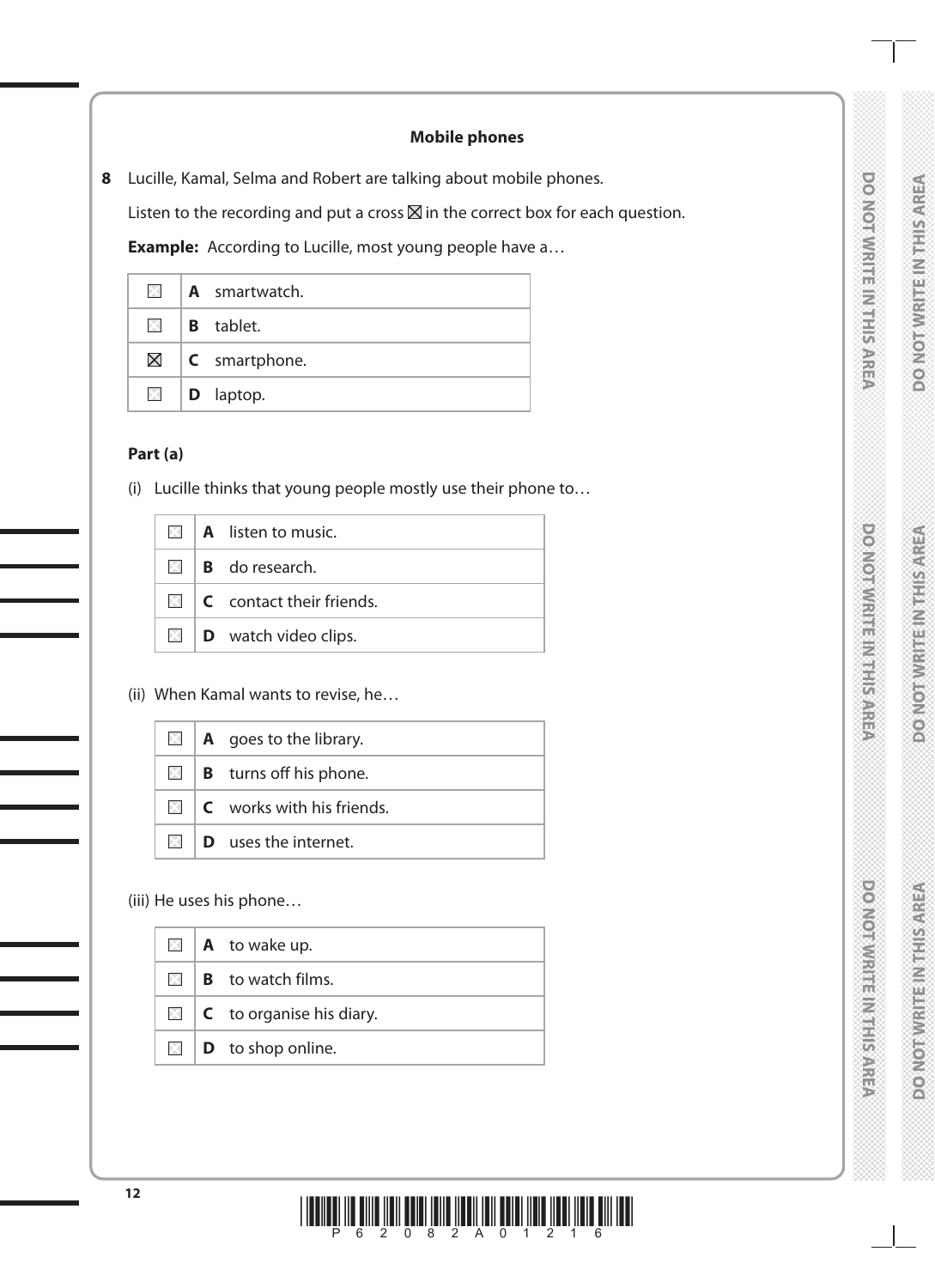## **Part (b)**

(i) Selma thinks in the future…

| $\times$ | A school work will be done on mobiles. |  |
|----------|----------------------------------------|--|
| $\times$ | <b>B</b> schools will ban mobiles.     |  |
| $\times$ | C people will forget how to write.     |  |
| $\times$ | <b>D</b> schools will use ebooks.      |  |

(ii) Robert does not post pictures of…

|  | $\blacksquare$   A his friends.  |
|--|----------------------------------|
|  | $\mathbb{Z}$   <b>B</b> his pet. |
|  | $\boxtimes$ I <b>C</b> himself.  |
|  | $\Box$ <b>D</b> his family.      |

# (iii) His parents have banned the use of his phone…

| $\times$          | <b>A</b> in the car.           |
|-------------------|--------------------------------|
| $\times$          | <b>B</b> at mealtimes.         |
|                   | $\Box$ <b>C</b> at night-time. |
| $\mathsf{\times}$ | <b>D</b> when doing homework.  |

# **(Total for Question 8 = 6 marks)**

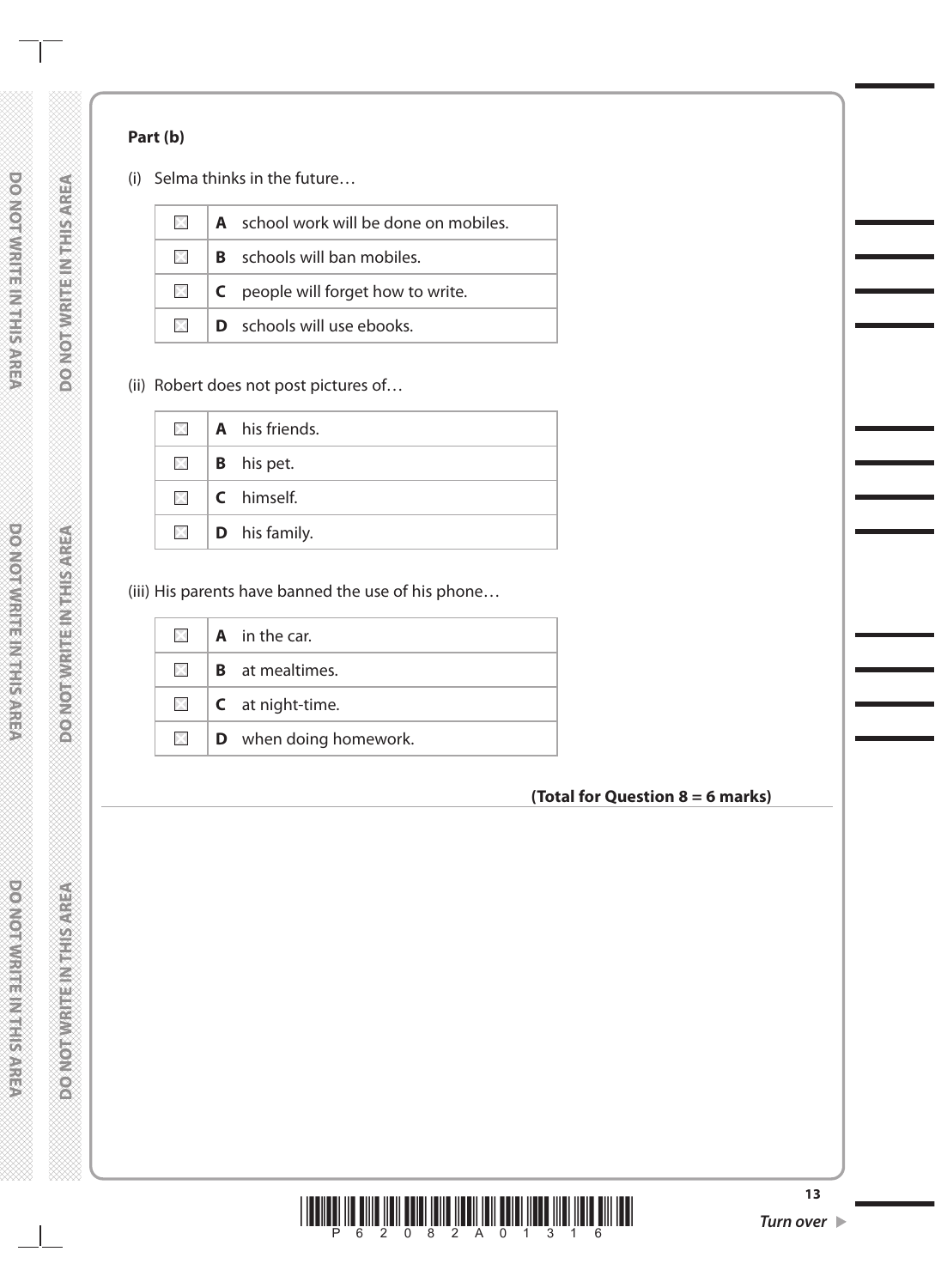| <b>Helping refugees</b>                                                             |     |
|-------------------------------------------------------------------------------------|-----|
| You hear this report on the radio about organisations that help refugees in France. |     |
| Listen to the report and answer the following questions in English.                 |     |
| Part (a)                                                                            |     |
| How do these organisations help refugees? Give two details.<br>(i)                  | (2) |
| (ii) Where do the refugees come from?                                               |     |
|                                                                                     | (1) |
| (iii) What do some volunteers do to help refugees?                                  | (1) |
| Part (b)                                                                            |     |
| Malik talks about his work in a centre for refugees.                                |     |
| What does Malik say about the meals in the centre? Give <b>both</b> details.<br>(i) | (2) |
| (ii) What activity did Malik organise in the summer?                                | (1) |
|                                                                                     |     |
| (iii) What additional support does the centre offer for those who need it?          | (1) |
| (iv) What did Malik think about refugees before starting to work with them?         | (1) |
|                                                                                     |     |
|                                                                                     |     |

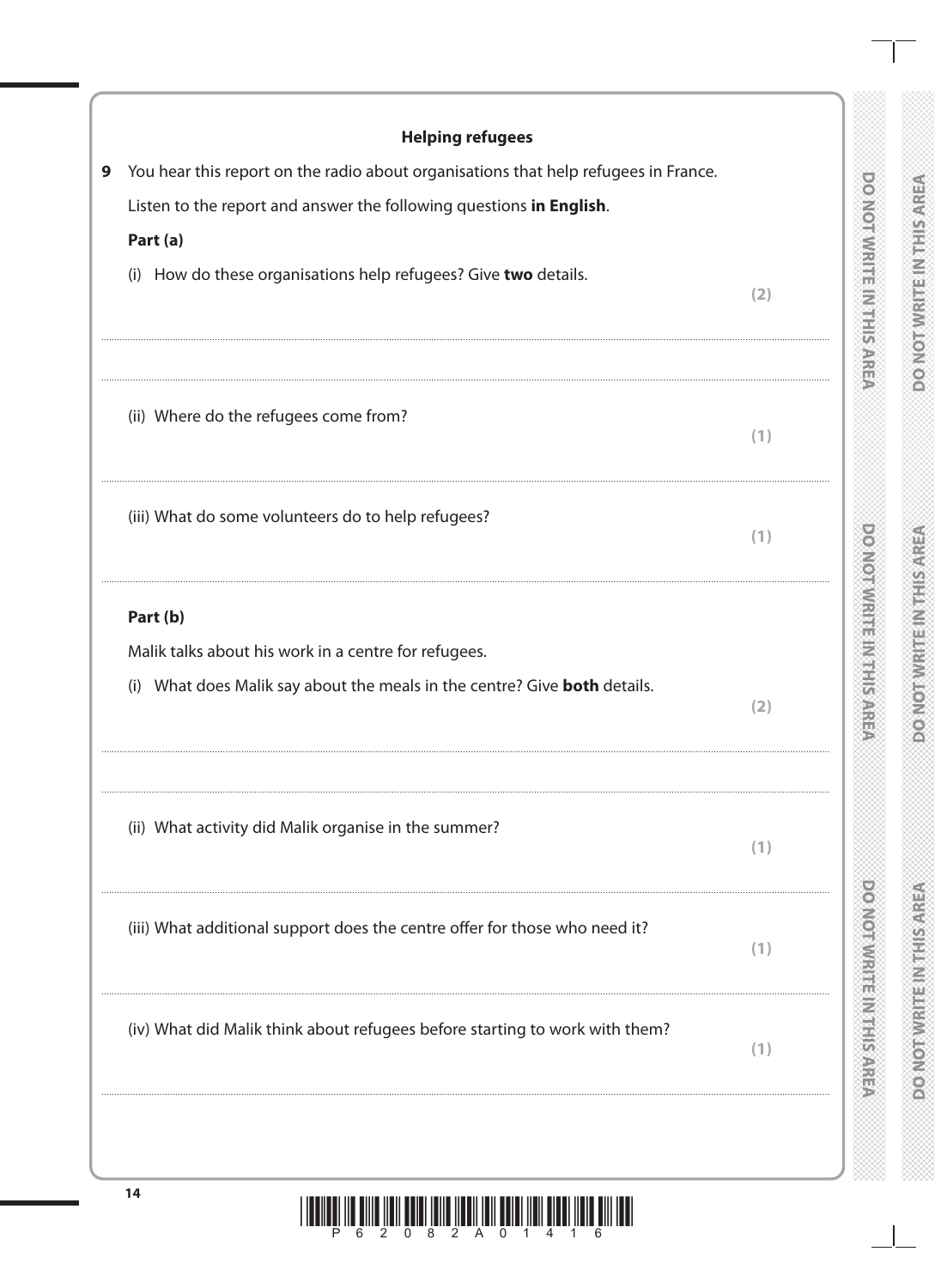| (v) How has Malik's opinion changed now? | (1                                |
|------------------------------------------|-----------------------------------|
|                                          | (Total for Question 9 = 10 marks) |
|                                          |                                   |



 $15$ 

**DO NOT WRITE IN THIS AREA** 

**DO NOTWEEPINGHIS AREA**